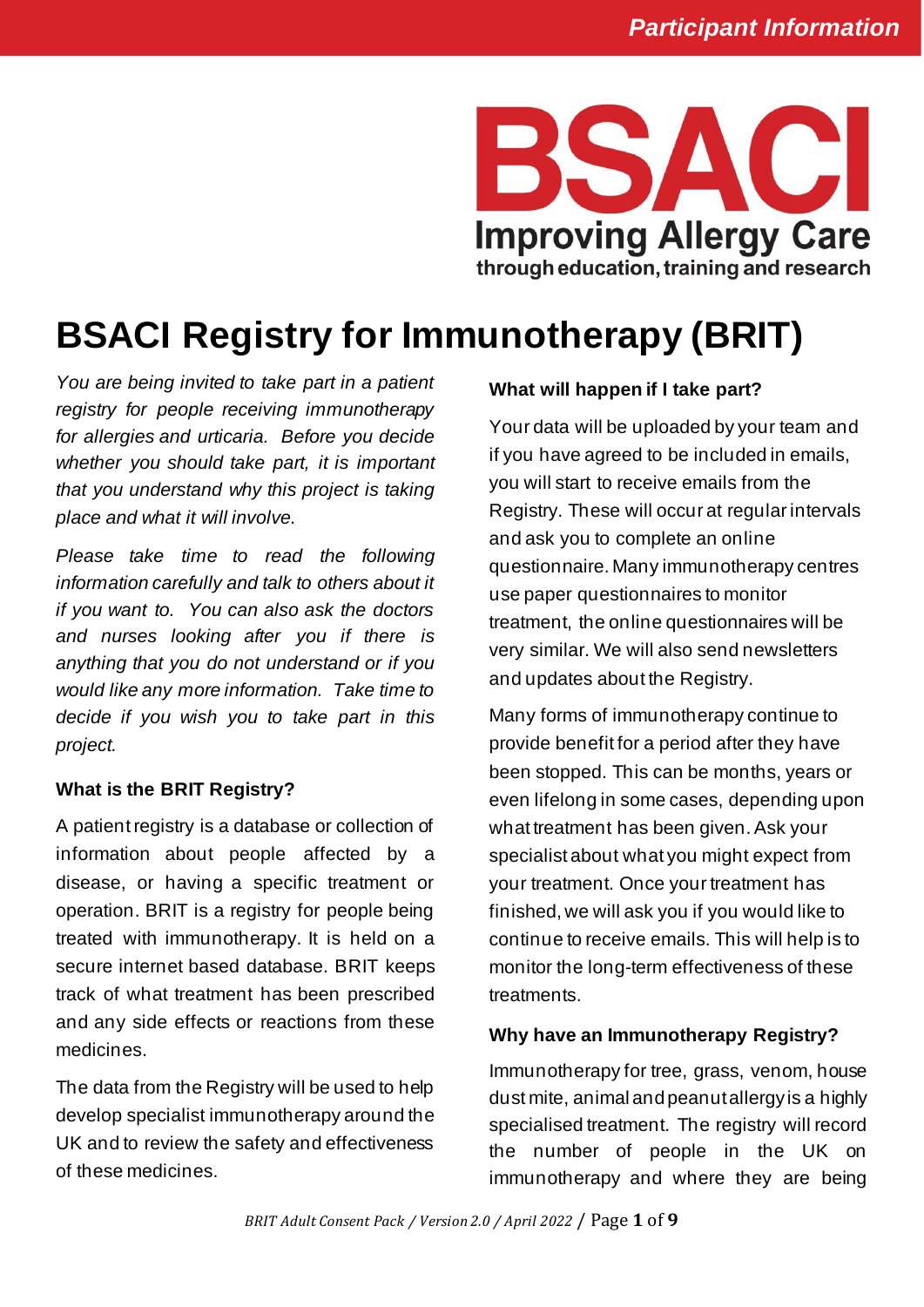treated. It will also show how treatments are working and what side effects can be expected. It will help to provide better care for people with allergies in the future. It will also help your consultant to maintain best practice, and will show how access to these specialist treatments varies around the country.

## **What information is kept in the Registry?**

The information kept in the Registry is like the information that is recorded during visits to Clinic. It will include information that might identify you to others. We will ask you to complete a form with these identifiers – so that you know exactly what is being included. It also includes details about allergies, the type of treatment and if the treatment was a success, based on the online questionnaires that you complete. It also lists any side effects from the medication that you or your doctor have reported.

## **Do I have to take part?**

It is up to you decide to take part in the Registry. You will be asked to sign a consent form and the personal information that you wish to be included in the Registry. Your care will not be affected in any way if you decide not to take part.

## **Can I change my mind later?**

You can unsubscribe from Registry emails at any time. We will keep your Registry record entry on file in line with current UK law and then it will be deleted.

You are also able to opt out and withdraw from the Registry at any time without giving a reason. Any information held about you will be removed from the Registry. If you want to opt out, please contact your local clinician or email or the register administrator, [brit@bsaci.org.](mailto:brit@bsaci.org) Choosing to opt out of the Registry will not affect the quality of your care in any way.

# **Will my information be kept confidential?**

The BSACI is the professional society for Allergy specialists and Clinical Immunologists in the UK. The data on the Registry is owned by BSACI and managed by the Registry Steering Committee, which is made up of specialist doctors and nurses and patient representatives from the Anaphylaxis Campaign and Allergy UK.

BSACI control the data and most analysis will be undertaken by specialists of the Registry Steering Committee. Only anonymous data will be downloaded for analysis by the RSC.

All the information in the Registry is held on secure internet servers behind an NHS firewall. It is managed in accordance with relevant data protection laws and ethical principles. The Registry is managed by Dendrite Clinical Systems.

Only a few people will have access to the identifiable information stored about you in this Registry. Your consultant specialist and their clinical team will have access to the personal information stored about you, so that they can easily update your records and see how treatment is working.

A very small number of experienced administration staff at BSACI (these are referred to as 'trusted third parties') will also be able to see your personal information. This is to enable the information to be updated or deleted if you want to opt out, and to keep the system maintained in accordance with data protection laws.

Each Registry participant will be given a unique number which does not identify them to others. This number will be used when the Registry data is analysed by the BSACI.

The Registry has been paid for by some of the companies who provide immunotherapy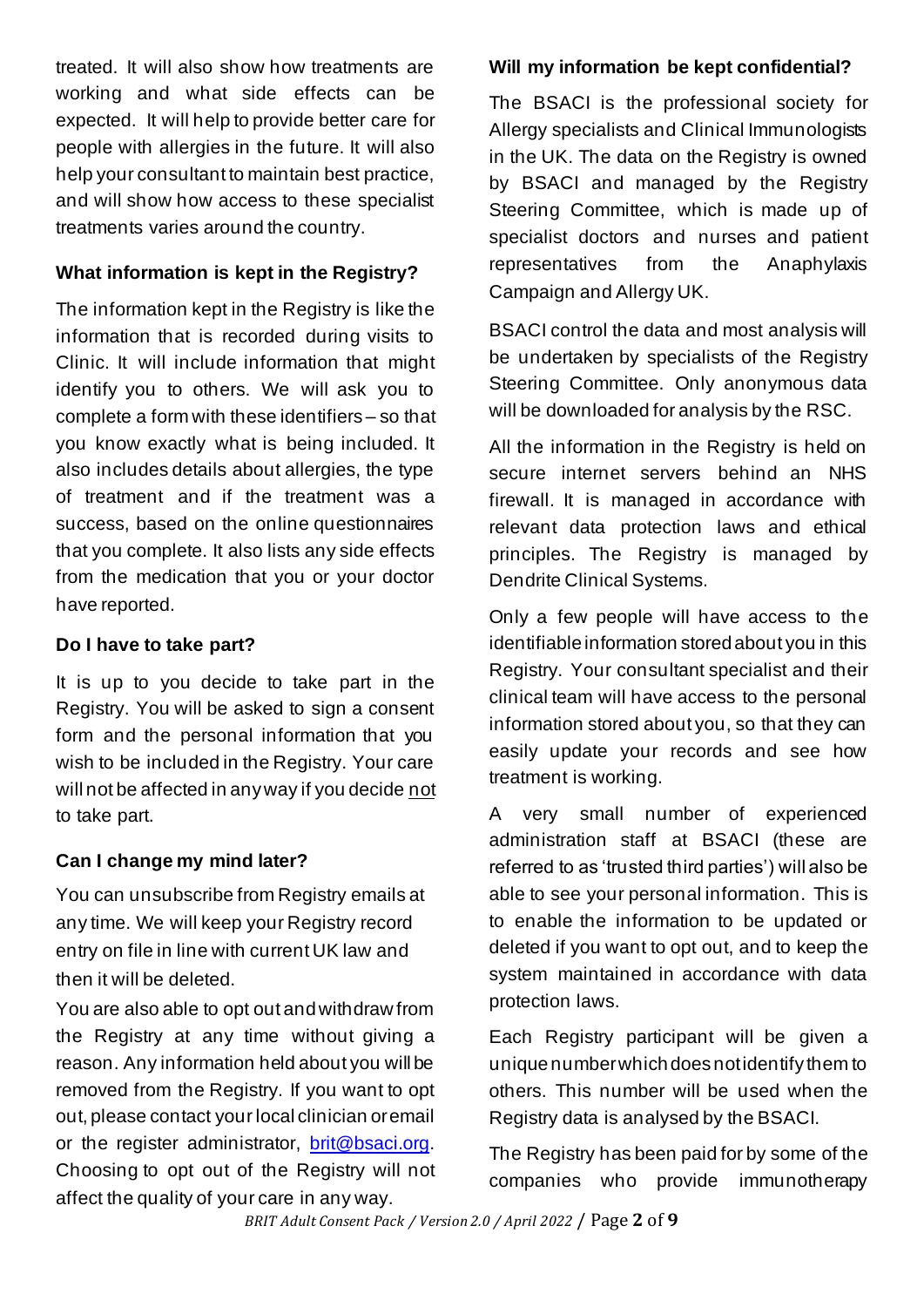treatments but they do not control or own the data.

## **What will happen to the data?**

Other researchers in the UK and abroad may also request to use this important dataset. The RSC will review requests by the regulatory authorities, researchers and pharmaceutical companies to use the data collected by the Registry. Only anonymous data will be downloaded for these purposes.

Further information about how we handle your personal information is available in our **Privacy Notice**. Ask you consultant specialist for a copy or contact the Registry.

## **How to contact the Registry**

If you have any questions about the use of your data or you want your information removed or updated, please contact the registry administrator by email [brit@bsaci.org](mailto:brit@bsaci.org) or phone **0207 501 3919**.

Thank you for taking time to read this information sheet and for considering taking part in the Registry.

If you have any questions or require any further information, please talk to a member of the care team at your Allergy Clinic.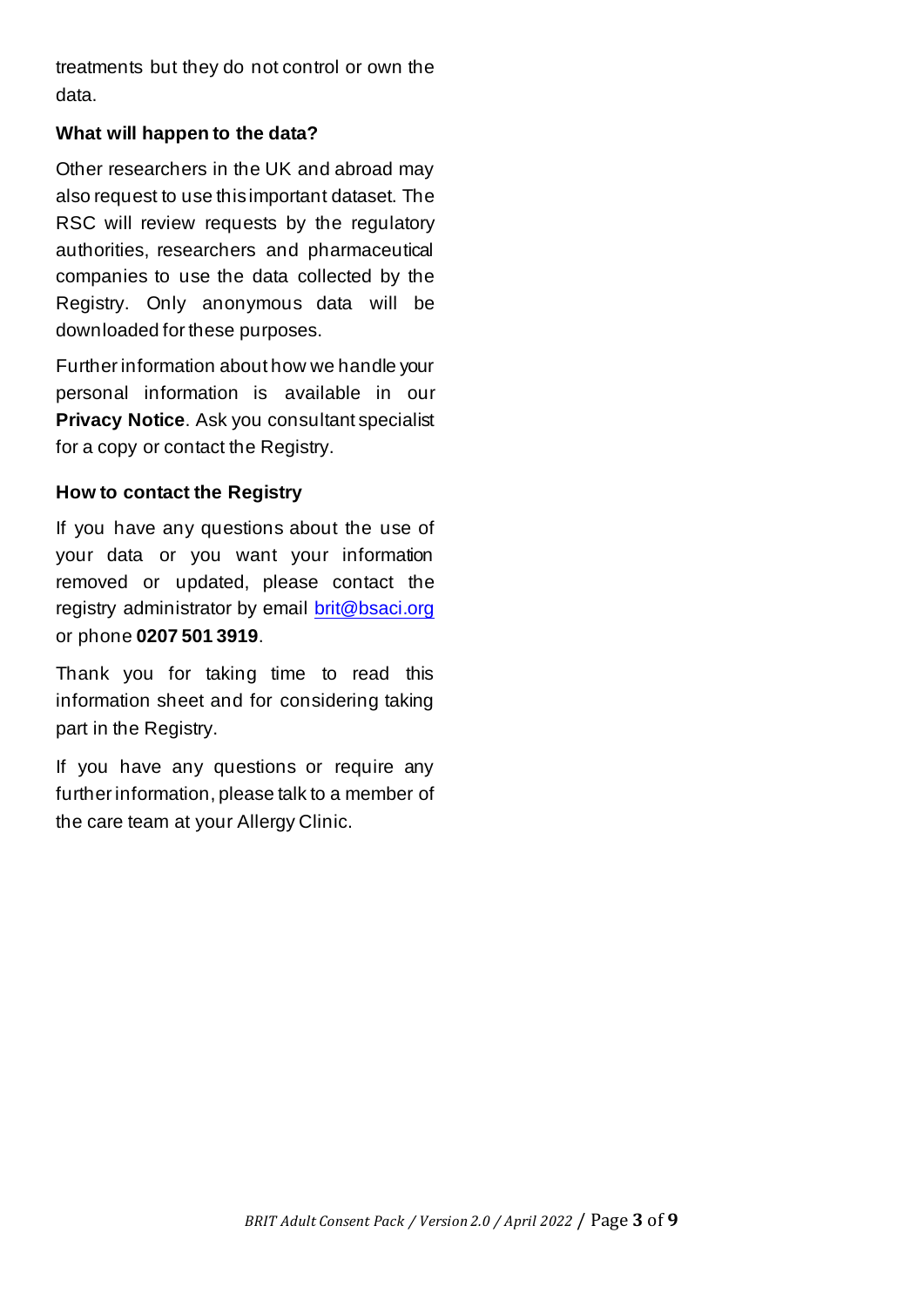*BRIT Adult Consent Pack / Version 2.0 / April 2022* / Page **4** of **9**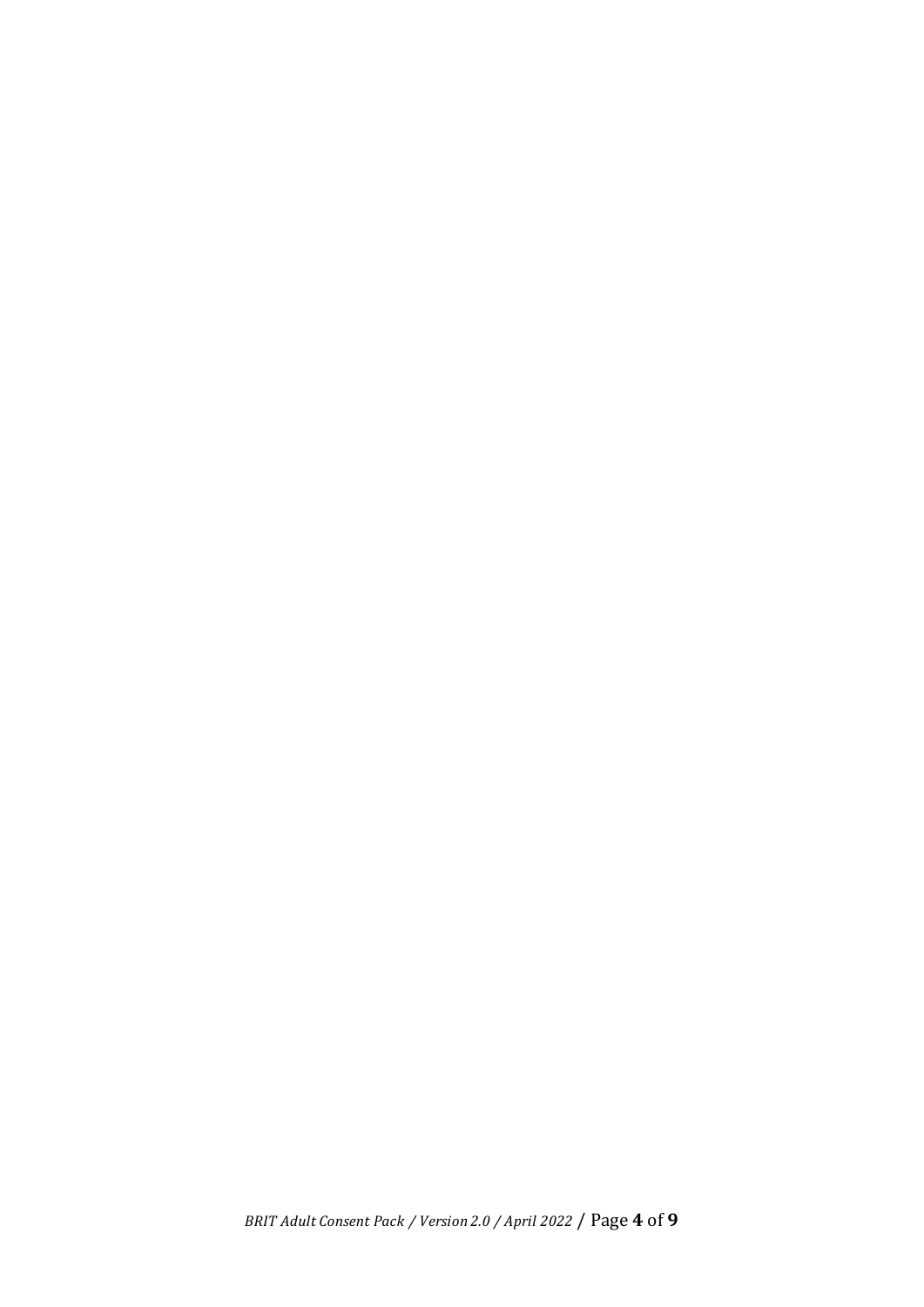

# **BSACI Registry for Immunotherapy (BRIT)**

## **Participant Registry Consent Form**

| <b>Statement</b>                                                                                                                                                                                                                                                                                                                                               | <b>Initials</b> |
|----------------------------------------------------------------------------------------------------------------------------------------------------------------------------------------------------------------------------------------------------------------------------------------------------------------------------------------------------------------|-----------------|
| I confirm that I have read and understand the Registry participant information sheet<br>dated 1st October 2018 (Version 1.0). I have had the opportunity to consider the<br>information, ask questions and have had these answered satisfactorily.                                                                                                             |                 |
| I understand that my participation is voluntary and that I am free to withdraw at any<br>time, without giving any reason, without my medical care or legal rights being affected.                                                                                                                                                                              |                 |
| I understand that information about me collected from my medical notes and the registry<br>may be looked at by a small number of responsible individuals from the NHS Trust / Private<br>Hospital or the regulatory authorities. I give permission for these individuals to have access<br>to my records                                                       |                 |
| If I change consultant or hospital during treatment I agree to the transfer of my registry<br>data to the new consultant. (My record will still be visible to my previous consultant but<br>will only be active for the new consultant and their team.)                                                                                                        |                 |
| I have completed a Participant Identifiers Form (Version 1.1 Dated 16th October 2018).<br>I agree to this personal identifiable information being held by the registry. (You can also<br>choose not to provide this information if you prefer.)                                                                                                                |                 |
| I understand that non-identifiable information collected about me may be used to<br>support other research in the future and may be shared anonymously with the<br>regulatory authorities and the pharmaceutical company that holds the Marketing<br>Authorisation for the UK in the event of an adverse reaction, or with researchers in the<br>UK or abroad. |                 |
| I agree for the Registry to contact me to                                                                                                                                                                                                                                                                                                                      |                 |
| a) see if my treatment is working: Yes $\Box$ /No $\Box$                                                                                                                                                                                                                                                                                                       |                 |
| b) send me newsletters and updates about the registry: Yes $\Box$ /No $\Box$                                                                                                                                                                                                                                                                                   |                 |
| I agree to take part in this registry.                                                                                                                                                                                                                                                                                                                         |                 |

### **Please sign on reverse.**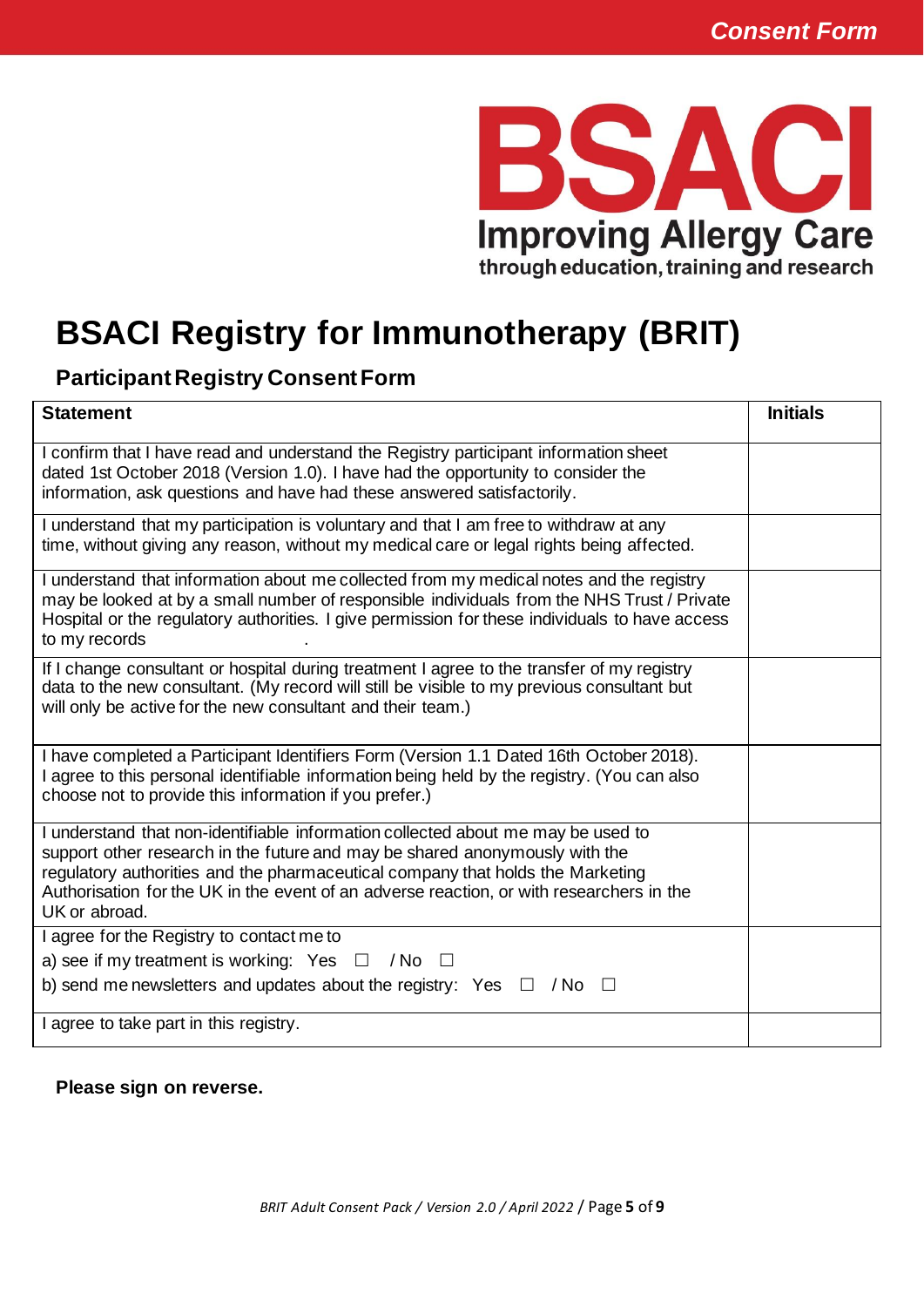| Name of Patient:               | Signature: | Date: |
|--------------------------------|------------|-------|
| Name of Person Taking Consent: | Signature: | Date: |

One copy for the Participant, original to be filed in medical notes.

BSACI **do not** require a copy of this consent form.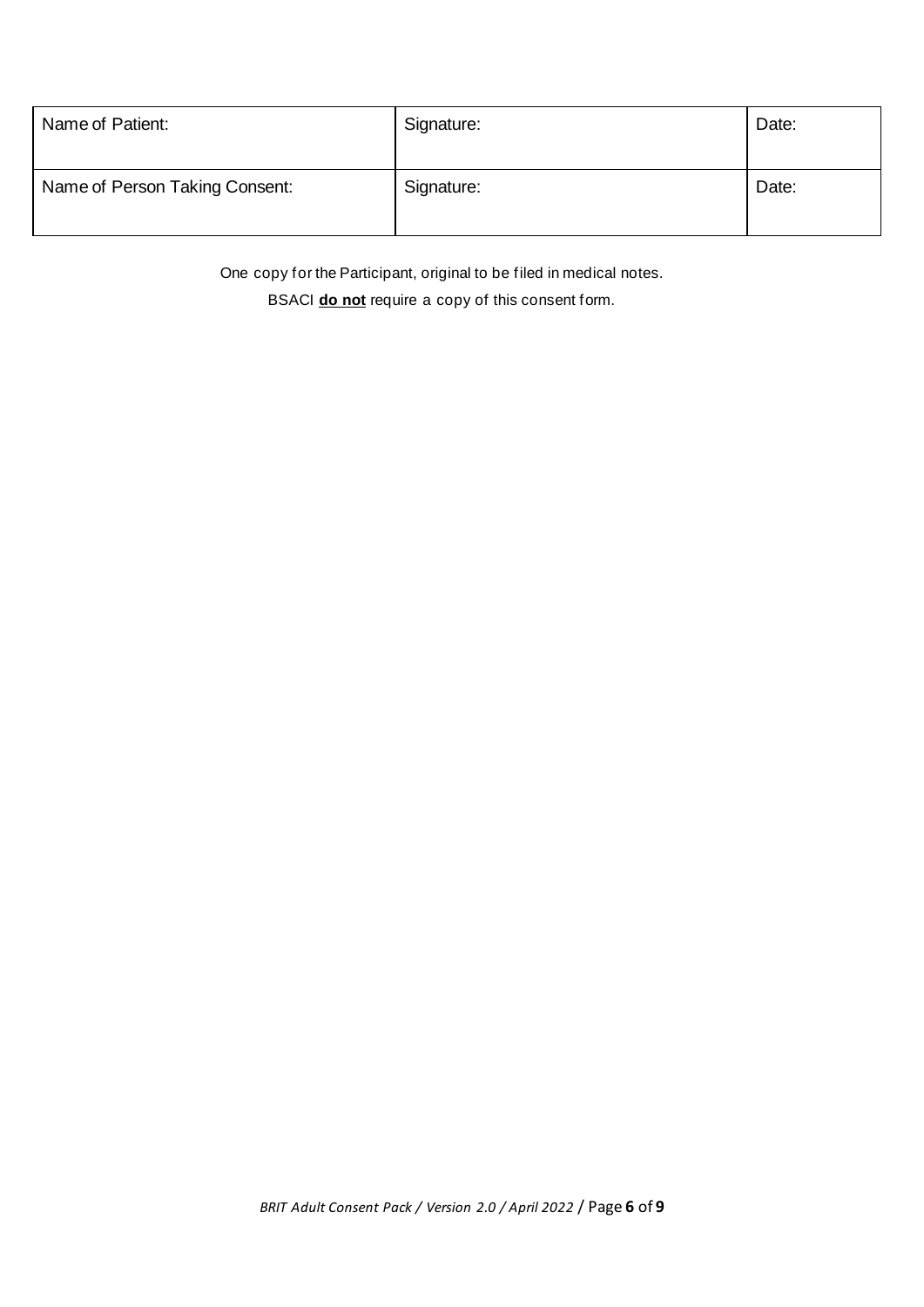

# **BSACI Registry for Immunotherapy (BRIT)**

# **Participant Identifiers Form**

To be completed by the participant or their parent / legal representative.

These details will be stored on the registry for access by your consultant and their team.

| First Name:         |  |
|---------------------|--|
| <b>Family Name:</b> |  |
| NHS Number:         |  |

Can we record your NHS number in the registry? Yes  $\Box$  / No  $\Box$ (In Scotland: No need to record CHI number, we can get it from your records)

## **Your Contact Info:**

*We would like to contact you by email and SMS to see how treatment is working. We would also like to send you email updates from the registry so that you can see the work we are doing.*

## **Your Email Address:**

## **Your Phone Number:**

| Can we contact you to ask how your treatment is going? | $Yes \Box$ / $No \Box$ |
|--------------------------------------------------------|------------------------|
| Can we send you newsletters and registry updates?      | $Yes \Box$ / $No \Box$ |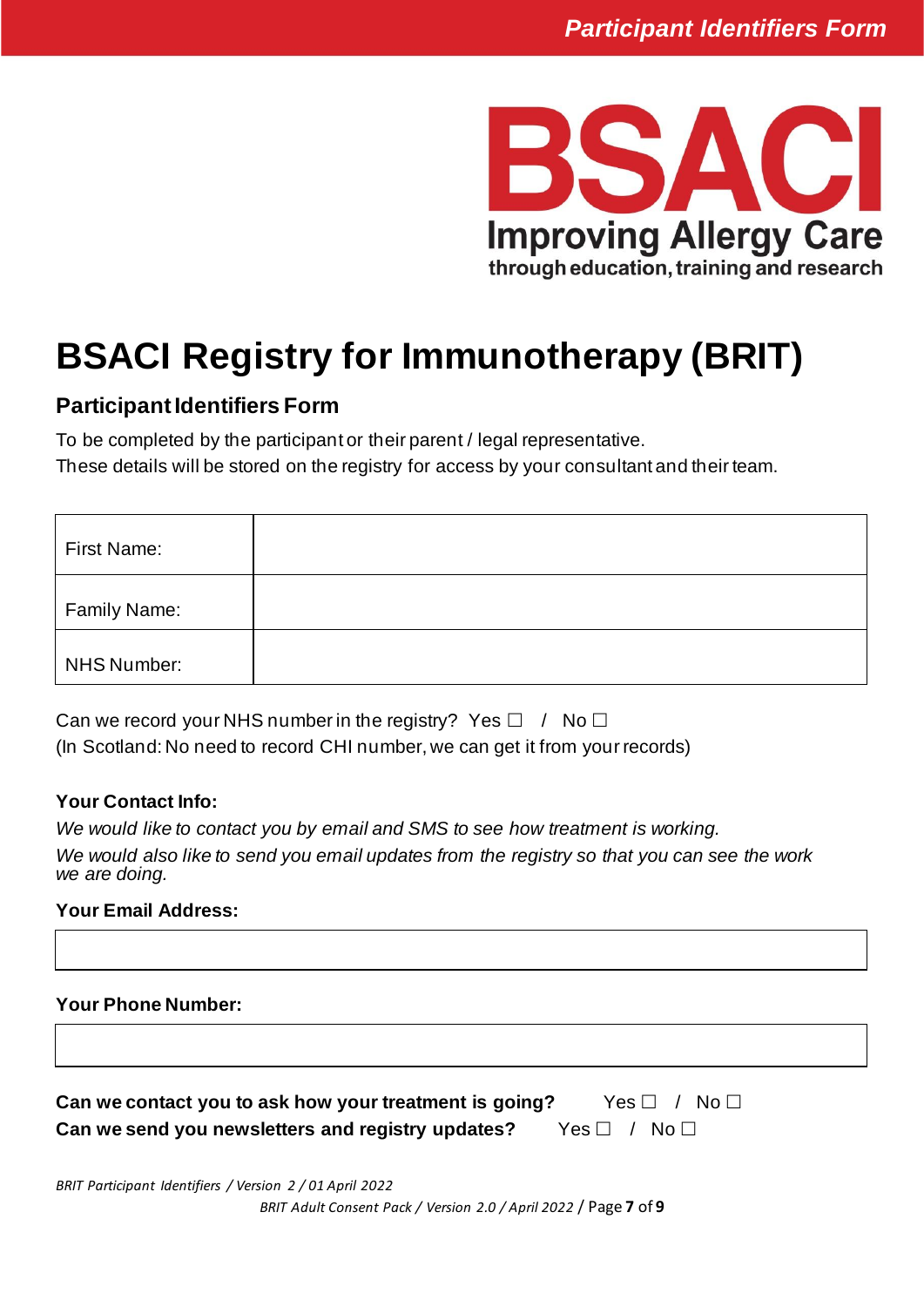## **The following information will be used for analysis by the registry and is optional.**

## Date of Birth (DD/MM/YYYY):

*\*DOB will be used to calculate age then removed from database*

Gender:

| Female $\square$ | Male $\square$ | Prefer not to say $\square$ |
|------------------|----------------|-----------------------------|
|------------------|----------------|-----------------------------|

Gender Identity:

| Birth $\Box$ | Non-Birth $\square$ | Prefer not to say $\square$ |
|--------------|---------------------|-----------------------------|
|              |                     |                             |

Occupation (if over 16 years old):

Country of Residence:

| England $\square$          | Scotland $\square$                   |
|----------------------------|--------------------------------------|
| Ireland $\square$          | Wales $\square$                      |
| Northern Ireland $\square$ | Channel Island or Isle of Man $\Box$ |
| Other (please specify):    |                                      |
|                            |                                      |

Home Postcode:

*\*Your postcode will be used to calculate the distance from your home to clinic and generate sociodemographic codes. The postcode will then be removed from analysis. You can give only the first part if you prefer, e.g. W2 or SO16.*

*BRIT Participant Identifiers / Version 2 / 01 April 2022*